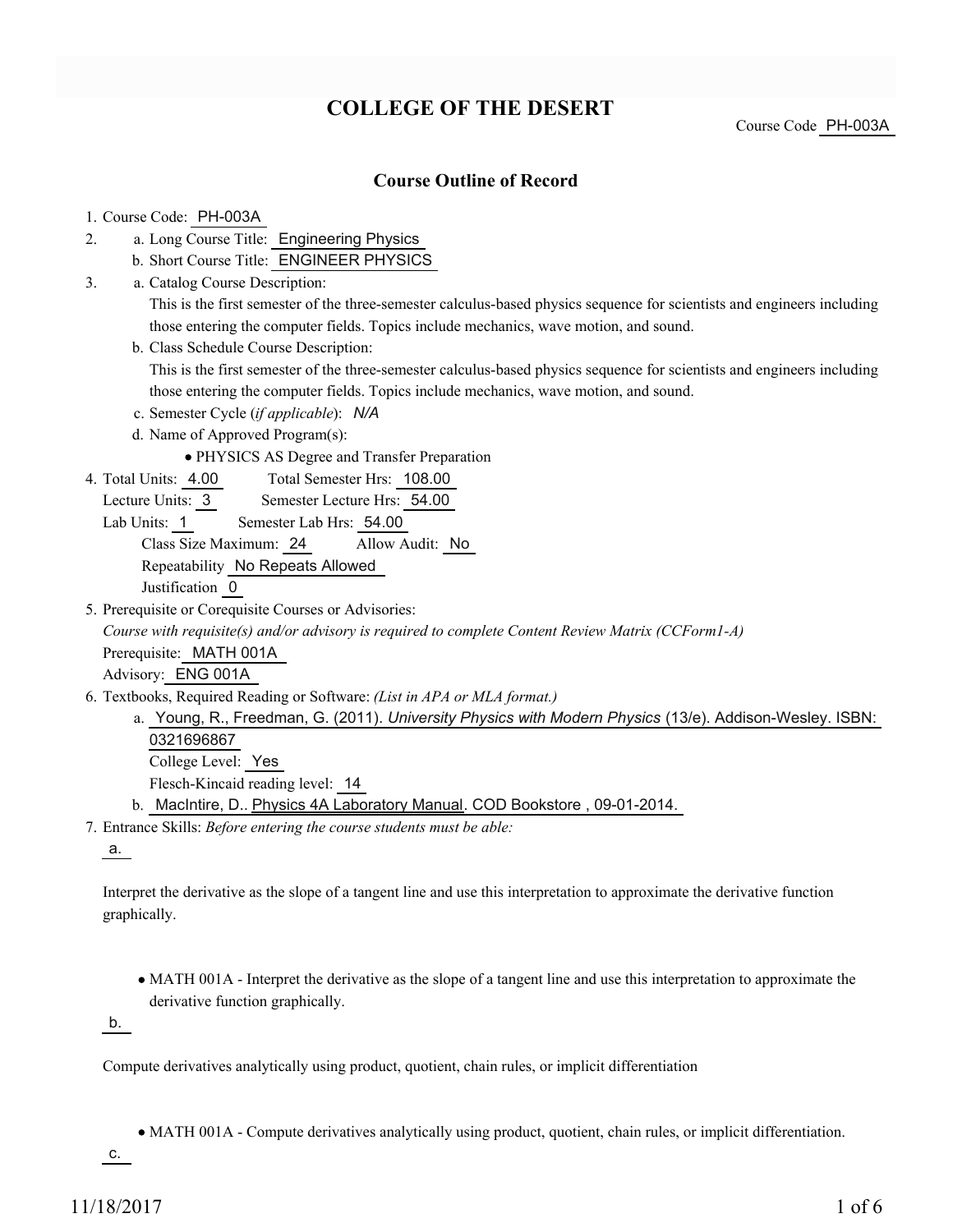Use derivatives to solve rate of change problems, answer optimization questions and graph functions.

MATH 001A - Use derivatives to solve rate of change problems, answer optimization questions and graph functions.

d.

Compute antiderivatives of elementary functions

• MATH 001A - Compute antiderivatives of elementary functions.

e.

Solve motion problems using antiderivatives and initial values.

MATH 001A - Solve motion problems using antiderivatives and initial values.

f.

Apply first and second derivatives to find relative extrema and points of inflection..

MATH 001A - Apply first and second derivatives to find relative extrema and points of inflection..

g.

Develop an intuitive understanding of the limit through the use of tables, graphs, and formulas

MATH 001A - Develop an intuitive understanding of the limit through the use of tables, graphs and formulas.

h.

Find, read, analyze, evaluate, interpret, and synthesize outside sources, including online information

ENG 001A - Find, read, analyze, evaluate, interpret, and synthesize outside sources, including online information.

### i.

Incorporate complex sentence-structure and variety of word choice.

ENG 001A - Incorporate complex sentence-structure and variety of word choice.

j.

Write thesis statements, topic sentences, and ideas in an organized way in multi-page essays

- ENG 001A Write thesis statements, topic sentences, and ideas in an organized way in multi-page essays.
- k.

Read, analyze, and interpret varied texts (i.e. literature, digital forms, visual)

ENG 001A - Read, analyze, and interpret varied texts (i.e. literature, digital forms, visual).

8. Course Content and Scope: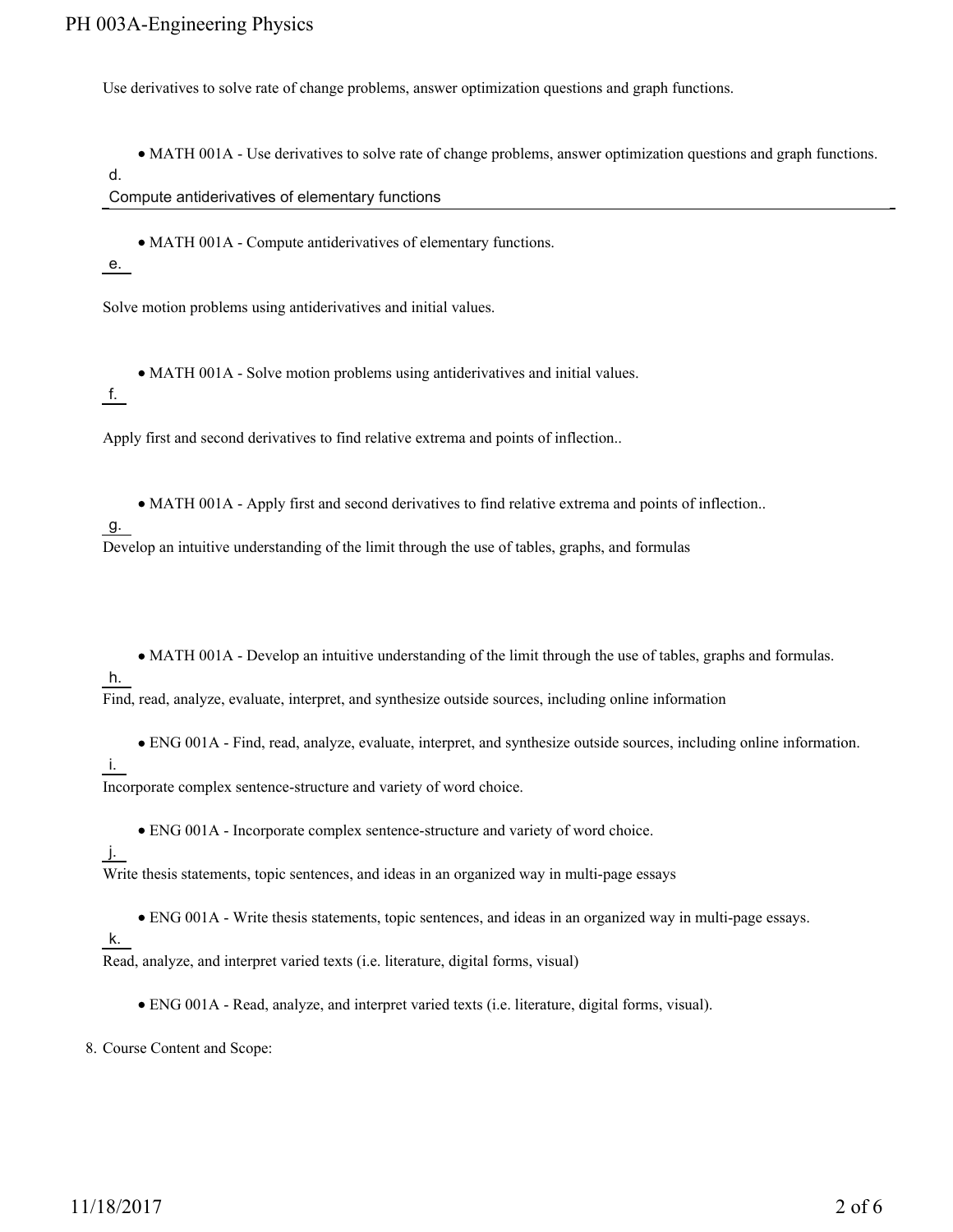#### Lecture:

| 1. Mechanics                              |  |
|-------------------------------------------|--|
| 1. Measurement and Units                  |  |
| 2. Motion in ID and Vectors               |  |
| 3. Motion in 2D                           |  |
| 4. Forces and Newton's Laws               |  |
| 5. Circular Motion                        |  |
| 6. Work and Energy                        |  |
| 7. Momentum and Collisions                |  |
| 8. Rotational Kinematics                  |  |
| 9. Torques and Angular Momentum           |  |
| 10. Elasticity and Simple Harmonic Motion |  |
| 2. Mechanical Waves                       |  |
| 1. Wave Motio                             |  |
| 2. Sound Waves                            |  |
| 3. Superposition and Standing Waves       |  |
|                                           |  |

#### Lab: *(if the "Lab Hours" is greater than zero this is required)*

#### 1. Mechanics

- 1. Measurement and Units
- 2. Motion in ID and Vectors
- 3. Motion in 2D
- 4. Forces and Newton's Laws
- 5. Circular Motion
- 6. Work and Energy
- 7. Momentum and Collisions
- 8. Rotational Kinematics
- 9. Torques and Angular Momentum
- 10. Elasticity and Simple Harmonic Motion
- 2. Mechanical Waves
	- 1. Wave Motio
		- 2. Sound Waves
		- 3. Superposition and Standing Waves
- 9. Course Student Learning Outcomes:
	- 1. Discuss the history of physics and its impact on human history.
	- 2. Use multiple representations (words, graphs, drawings, equations) to describe the motion of objects.

3. Identify the various forces acting on an object and analyze the resulting motion of the object using the laws of mechanics and gravity and appropriate mathematical techniques.

4. Describe the physics of oscillatory motion and waves; demonstrate analysis, problem solving skills and techniques to analyze oscillatory and wave phenomena.

5. Using the scientific method of inquiry and appropriate experimental techniques in a laboratory setting, set up basic physics experiments; acquire, record, and analyze data, and draw conclusions from the data.

10. Course Objectives: Upon completion of this course, students will be able to:

a. Understand the standards of measurement used in physics, including length mass and time and their units including unit analysis, conversion and order of magnitude calculations.

b. Define displacement, velocity and speed and relate velocity, acceleration and position for objects moving in one dimension with attention to the topic of freely falling bodies.

c. Use vectors in different coordinate systems, and understand the properties of vectors and unit vector notation.

d. Understand motion in two dimensions including projectile motion and uniform circular motion and the relationship between tangential and radial acceleration and relative velocity and relative acceleration.

e. Use Newton's laws and solve problems with both forces in inertial frames and understand effects of friction.

f. Apply kinematics and Newton's laws to circular motion and non-inertial frames, understand the effects of air resistance and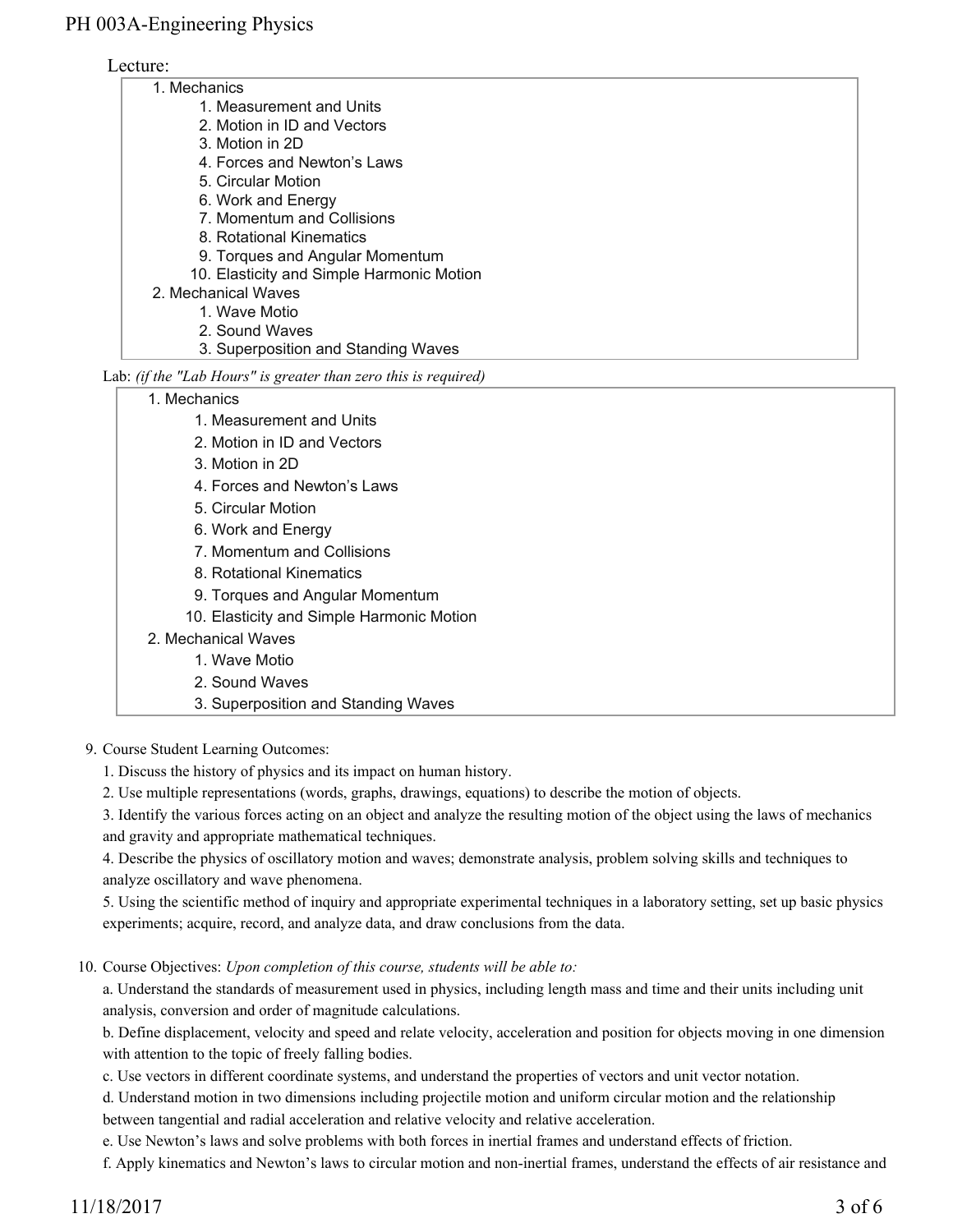be introduced to the uses of numerical methods for non-analytical solutions.

g. Solve problems involving work done by constant and varying forces, define the scalar product in the context of work, use the work energy theorem and power.

h. Understand the relationship between conservative forces and potential energy and conservation of energy in general.

i. Quantitatively predict the outcome of an elastic or inelastic collision in two dimensions and understand how to calculate the center of mass of a system of particles.

j. Understand the relationships between angular velocity, acceleration and their linear equivalents in the context of the rotation of a rigid object about a fixed axis including calculations of energy, moments of inertia and torque.

k. Apply the vector product in calculating torque and understand rotational kinematics and angular momentum including rotational collisions.

l. Understand the elastic properties of solids with special attention to the engineering applications of this topic.

m. Understand the limitations of gravity as constant acceleration and determine keepers law and the motion of planets, and calculate satellite motion.

n. Describe and solve many types of harmonic motion problems including springs and pendulums, look at damped and driven oscillation problems numerically.

o. Relate mechanical waves and sound waves to harmonic oscillators and understand interference and diffraction problems.

p. Understand the specific problems of pressure waves and know how to determine the speed and intensity of these waves including using the Doppler effect.

q. Describe sinusoidal waves in air, strings and plates and discuss resonance and beats.

Methods of Instruction: *(Integration: Elements should validate parallel course outline elements)* 11.

- a. Activity
- b. Collaborative/Team
- c. Demonstration, Repetition/Practice
- d. Discussion
- e. Individualized Study
- f. Laboratory
- g. Lecture
- h. Participation
- i. Technology-based instruction
- 12. Assignments: (List samples of specific activities/assignments students are expected to complete both in and outside of class.) In Class Hours: 108.00

Outside Class Hours: 108.00

a. In-class Assignments

1. Students develop critical thinking skills through class participation and discussion of course topics.

- b. Out-of-class Assignments
	- 1. Do all reading assignments (text, study guides)
	- 2. Complete assigned homework assignments.
	- 3. Submit completed weekly supervised laboratory assignments in thesis format.

13. Methods of Evaluating Student Progress: The student will demonstrate proficiency by:

- Written homework
- Laboratory projects
- Computational/problem solving evaluations
- Mid-term and final evaluations
- Student participation/contribution
- 14. Methods of Evaluating: Additional Assessment Information: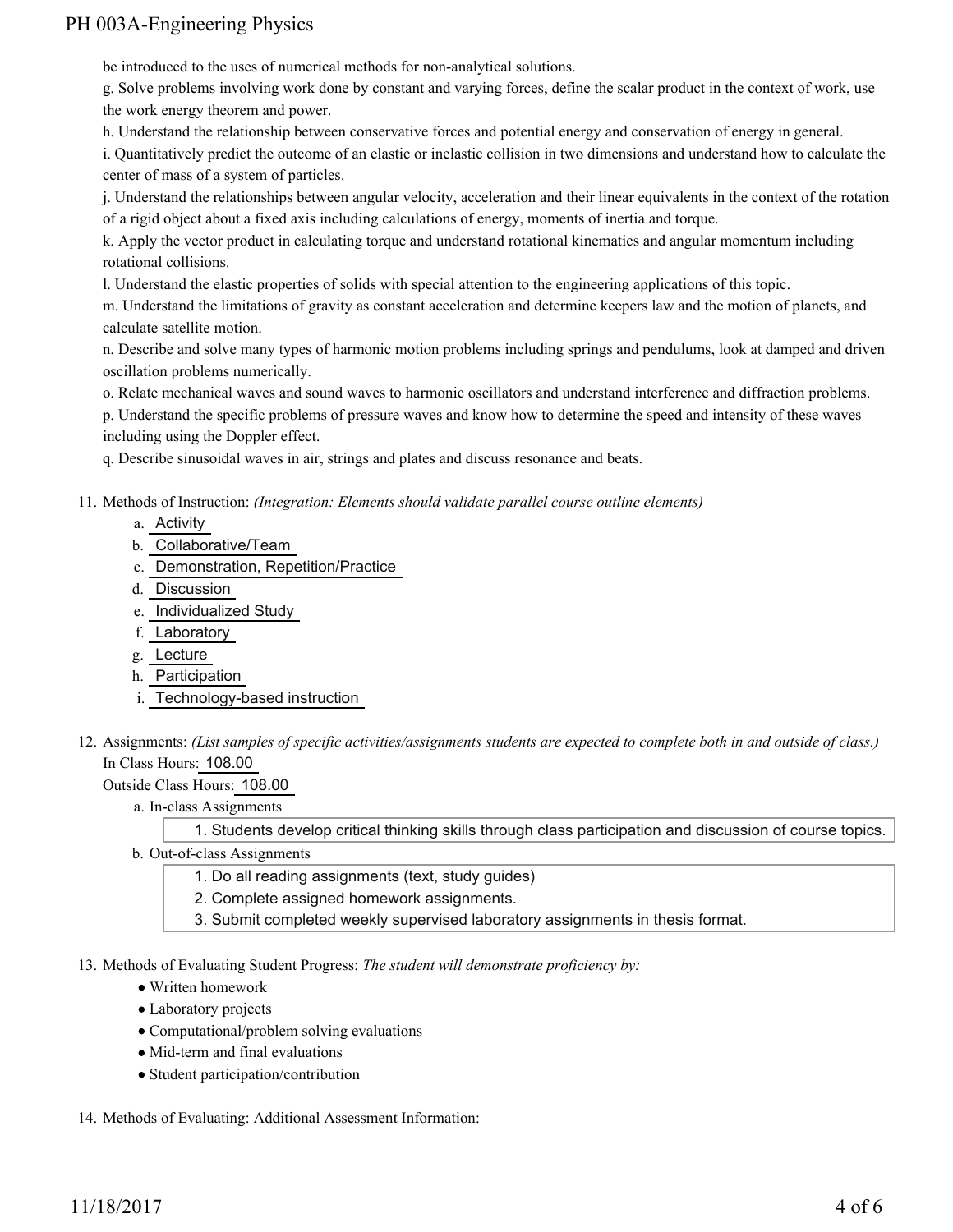a. Periodic examinations: essay; practical parts and short answer. b. A comprehensive final. c. Laboratory examinations. d. Weekly laboratory assignments. e. Weekly homework assignments

15. Need/Purpose/Rationale -- All courses must meet one or more CCC missions.

IGETC Area 5: Physical and Biological Sciences (mark all that apply)

A: Physical Science with Lab

A: Physical Science without Lab

A: Physical Science, Lab only

CSU GE Area B: Physical and its Life Forms(mark all that apply)

B1 - Physical Science

B3 - Laboratory Sciences

PO-GE C1-Natural Sciences

Explain concepts and theories related to physical, chemical, and biological natural phenomena.

Apply the scientific process and its use and limitations in the solution of problems.

Draw a connection between natural sciences and their own lives.

Make critical judgments about the validity of scientific evidence and the applicability of scientific theories.

 Demonstrate knowledge of the use of technology in scientific investigation and human endeavors, and the advantages and disadvantage of that technology.

Use college-level mathematical concepts and methods to understand, analyze, and explain issues in

quantitative terms.

IO - Scientific Inquiry

Identify components of the scientific method.

 Collect and analyze data. Skills of data collection include an understanding of the notion of hypothesis testing and specific methods of inquiry such as experimentation and systematic observation.

 Predict outcomes utilizing scientific inquiry: using evidence and assertions determine which conclusions logically follow from a body of quantitative and qualitative data.

Analyze quantitative and qualitative information to make decisions, judgments, and pose questions.

Recognize the utility of the scientific method and its application to real life situations and natural phenomena.

16. Comparable Transfer Course

| <b>University System</b> | Campus              | <b>Course Number</b> | Course Title             | <b>Catalog Year</b> |
|--------------------------|---------------------|----------------------|--------------------------|---------------------|
| <b>CSU</b>               | CSU San Bernardino  | 221                  | <b>GENERAL PHYSICS I</b> | 2008-2009           |
| UC.                      | <b>UC</b> Riverside | 40A                  | <b>General Physics</b>   | 2008-2009           |

17. Special Materials and/or Equipment Required of Students:

Required Material? <sup>18.</sup> Materials Fees:

| <b>Material or Item</b> | <b>Cost Per Unit</b> | <b>Total Cost</b> |
|-------------------------|----------------------|-------------------|
|                         |                      |                   |

19. Provide Reasons for the Substantial Modifications or New Course:

#### TMC

- a. Cross-Listed Course *(Enter Course Code)*: *N/A* b. Replacement Course *(Enter original Course Code)*: PH-004A 20.
- 21. Grading Method *(choose one)*: Letter Grade Only
- 22. MIS Course Data Elements
	- a. Course Control Number [CB00]: CCC000559805
	- b. T.O.P. Code [CB03]: 190200.00 Physics, General